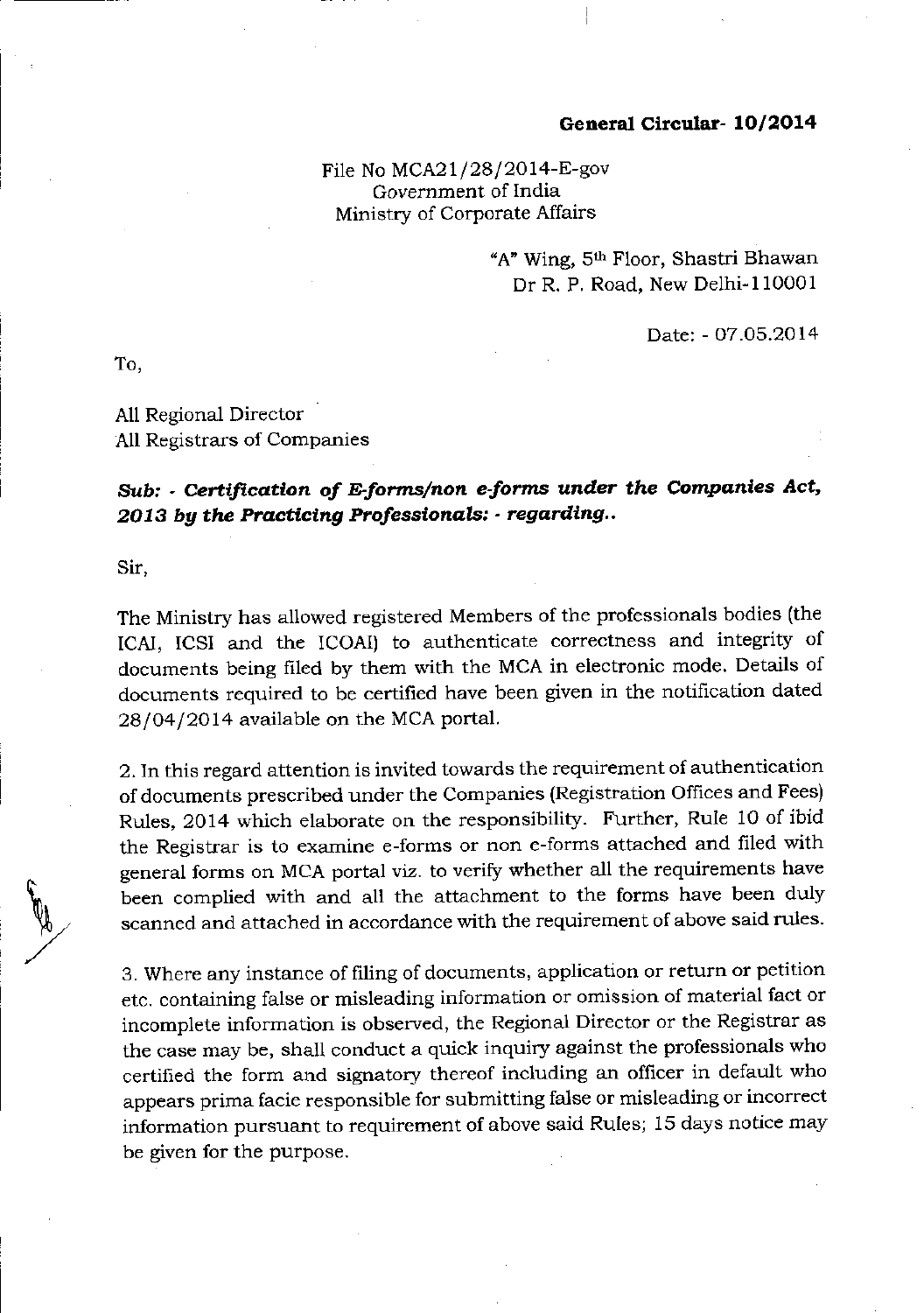4. The Regional Director or the Registrar will submit his/her report in respect of the inquiry initiated, irrespective of the outcome, to the E-Governance cell of the Ministry within 15 days of the expiry of period given for submission of an explanation with recommendation in initiating action  $u/s$  447 and 448 of the Companies Act, 2013 wherever applicable and also regarding referral of the matter to the concemed professional Institute for initiating disciplinary proceedings.

5. The E-Gov cell of the Ministry shall process each case so referred and issue necessary instructions to the Regional Director/ Registrar of Companies for initiating action u/s 448 and 449 of the Act wherever prima facie cases have been made out. The E-Gov cell will thereafter refer such cases to the concerned Institute for conducting disciplinary proceedings against the errant member as well as debar the concerned professional from filing any document on the MCA portal in future.

6. The Registrar shall forward a fortnightly report to the concemed Regional Director as well as to the E-Gov Division, Thereafter, the Regional Director shall forward a consolidated report to the Joint Secretary E\_Governance Division on or before 7<sup>th</sup> of every month as per the prescribed proforma (copy enclosed).

7. This issues with the approval of the Secretary.

Yours faithfully,

(KMS. Nǎr̃aỹanan)<br>Assistant Director<br>23387263

- 1. PPS to Secretary
- 2. PPS to Additional Secretary
- 3. PPS to  $JS(R) / JS(B)/ JS(M)/ DI(UCN)/DI(BNH)$
- 4. PS to DIR(AB)